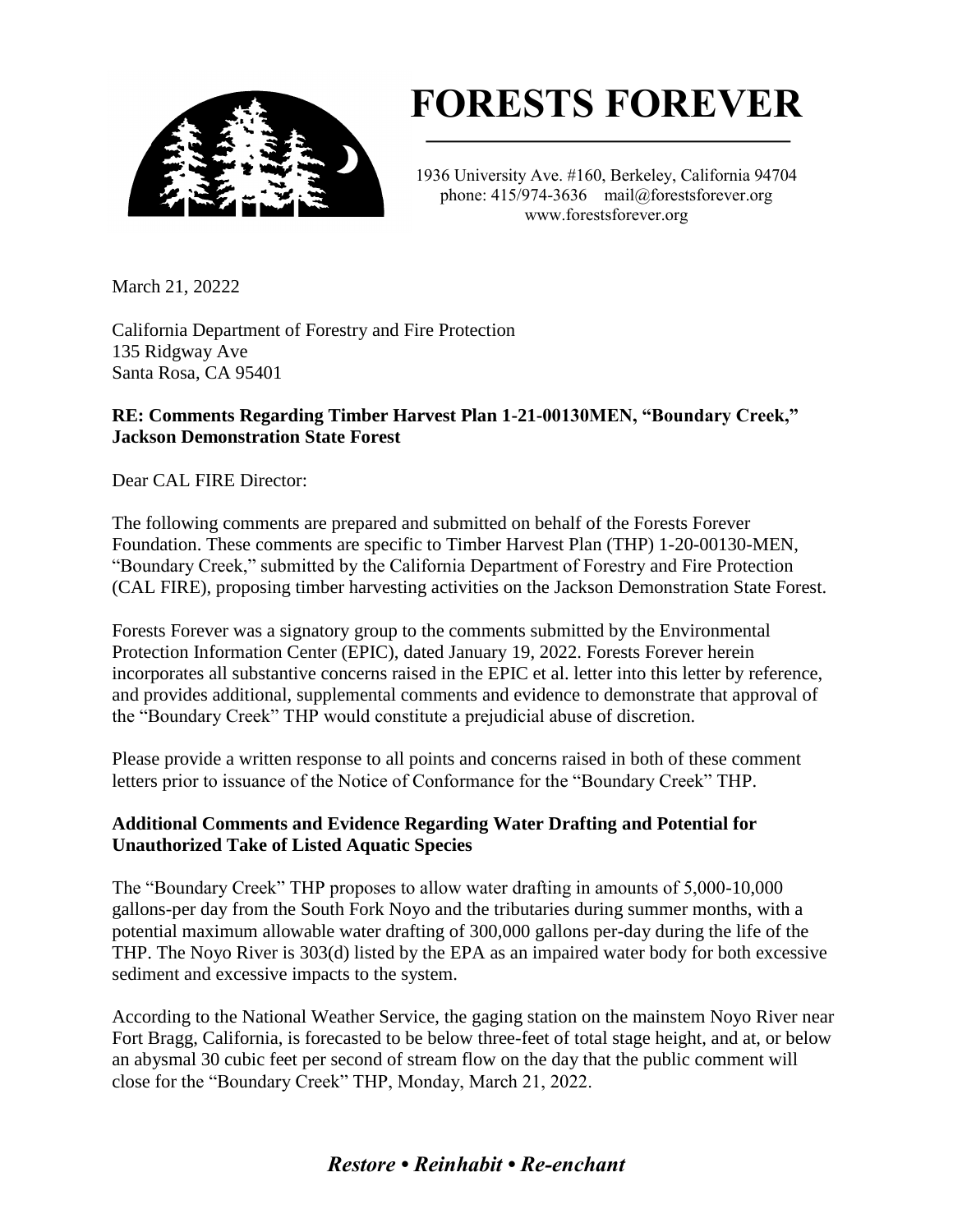The following graph was generated by the National Weather Service's California-Nevada River Forecast System for the mainstem Noyo River gage at Fort Bragg, and shows actual and forecasted river stage and flow data from March 13, 2022 through March 23, 2022:



(Source website link: https://www.cnrfc.noaa.gov/graphicalRVF.php?id=FTBC1)

For the same ten-day period in 2021 (March 13-March 23), The California-Nevada River Forecast System the river stage on the Mainstem Noyo gage at Fort Bragg, California, fluctuated from between 4.5 feet to below four feet. The river flow data demonstrates that cubic feet per second fluctuated from 155 to under 90 cfs. (NOAA California-Nevada River Forecast System)

In 2020, the California-Nevada River Forecast System records for the same time period that year, (March 13-March 23), that the river height stage for the Mainstem Noyo at the Fort Bragg gage remained relatively stable at around three feet, while the river flow remained consistently between an abysmally low 20-30 cfs. (*Ibid.)*

It is important to note that all of these values represent the state of river height and flow of the Mainstem Noyo near its mouth. It would stand to reason that individual forks and other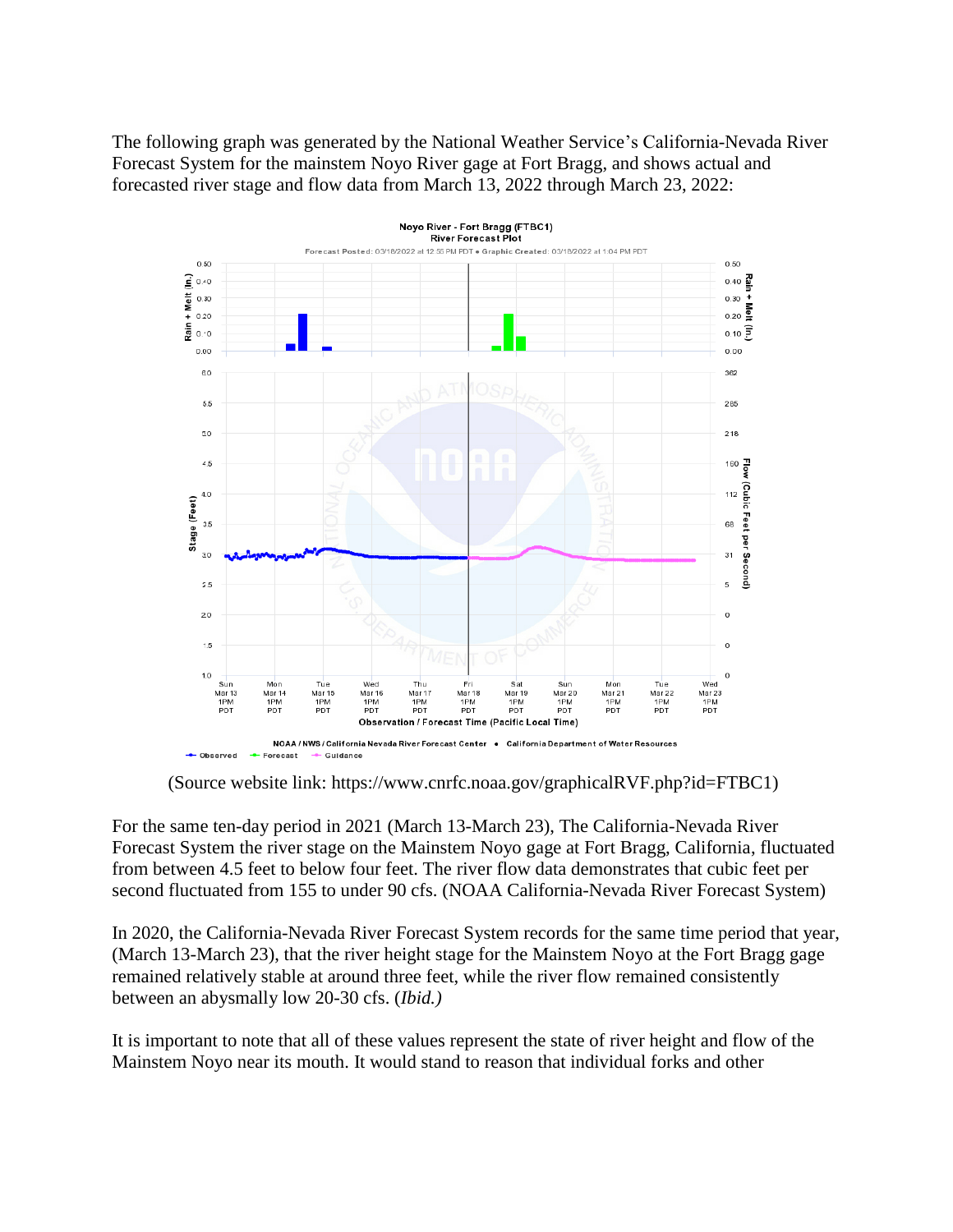tributaries would display even less river height and less flow than does the mainstem near its mouth.

The THP itself states that, "At the time of preparation of this Timber Harvest Plan California is in a drought. The July discharge rates at the USGS gage station on the Noyo River show daily discharge rates close to or slightly above the 1977 historic lows." (THP at Section III, p. 119)

March is a significant time for federally-listed species in the Noyo, most notably coho salmon (*Oncorhynchus kisutch*). The 1999 Total Maximum Daily Load (TMDL) for the Noyo prepared for the Environmental Protection Agency (EPA) states that, "Coho fry emerge from their gravel nests from early March to mid-May. The fry first congregate along stream margins, in shallow pools, and in backwaters and eddies." (Noyo TMDL, EPA 1999, at p. 12)

The TMDL further cites to the Department of Fish and Wildlife's stream habitat evaluation methodology (Flosi and Reynolds, 1994), stating:

DFG has described a system for evaluating the quality of stream habitat, based on the ability of the habitat to provide shelter for fish (Flosi and Reynolds, 1994). They have determined that streams should have a shelter rating of at least 100 to provide adequate shelter for coho. Further, they suggest that good coho streams in California have 40% of their habitat length in primary pools. Primary pools are defined for 3rd and 4th order streams as those at least three feet deep. (*Ibid*)

It is difficult to imagine that the South Fork Noyo or other tributaries to the mainstem Noyo can consistently offer adequate pool depths of 3-4 feet during the critical period of March-May, or thereafter into summer months, given the current state of mainstem river stage and flows recorded over the last three consecutive years. Water stage depths and flow rates are likely only to decrease further in April and May unless substantial additional rainfall occurs.

Coho salmon in California are generally known to remain in their native freshwater stream environments for about two years following emergence of fry from eggs. (*Ibid*). Drafting 5,000- 10,000 and up to 300,000 gallons of water per-day from forks and tributaries of the Noyo could have a significant adverse impacts and rearing, feeding, and sheltering habitat availability for coho, thereby leading to unauthorized "take."

For every 7.48 gallons of water drafted, one cubic foot of stream flow is removed. The THP fails to provide substantial evidence to demonstrate that stream flow capacity will be adequate to handle the amounts of water that could be drafted without resulting in significant adverse impacts to stream flow and/or resulting in death, injury, or impairment of essential life history behaviors of coho salmon.

The timing of implementation of the THP, the amount of available stream flow during that time, and the amount of water that will actually be drafted at any single point in time must be disclosed, calculated, and evaluated in order for the THP to be able to demonstrate that no significant impacts or unauthorized "take" of coho salmon will occur.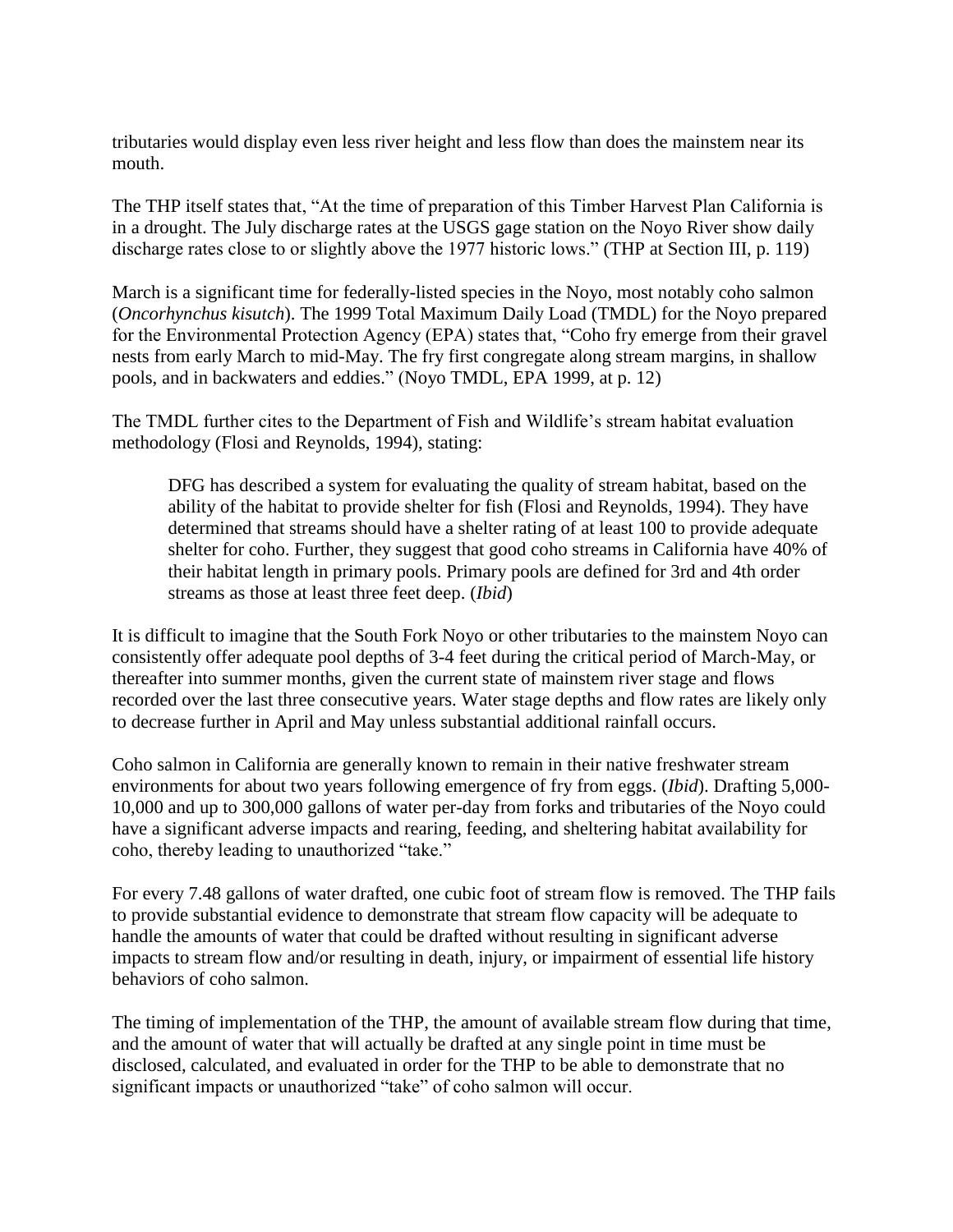## **Project Timing Can and Should be Delayed**

The Project Alternatives Analysis contained in Section III of the "Boundary Creek" THP, itself makes a compelling case that delaying the timing of the project would potentially have numerous environmental benefits.

For example, under Item (4), Timing of Project, states, "[d]elaying the project by 5 to10 years would attain most of the project objectives by allowing the landowner to manage the parcel as directed by PRC and Board of Forestry Policy. During this time, the conifer volume would increase, which may offset the cost of implementation." (THP Section III, p. 125) The THP goes on to state that, "[u]nder this alternative, most of the demonstration and timber management objectives could still be met for the project area, just at a later time." (*Ibid.*)

The THP further admits that current climactic conditions for THP implementation are not favorable, stating, "[g]iven the existing drought and severe fire seasons, the THP could be delayed until a more favorable condition presents itself." (*Ibid.*)

The Project Alternatives Analysis otherwise refers to an "economic management" imperative, and the need to provide demonstration opportunities as reasons why a delay in project timing was not selected as the preferred alternative. These factors do not constitute a significant adverse impact on an environmental resource area of concern. (*See*: California Forest Practice Rules 14 CCR 895.1, Significant Adverse Impact on the Environment: "An economic or social change in and of itself shall not be considered a significant effect on the environment.") Otherwise, the Project Alternatives Analysis falls back on management regimes codified in the JDSF Option-(a) as reasons why project timing could not be delayed.

Jackson Demonstration State Forest and its land base lie within the traditional territory of Native American tribal peoples that must be given the opportunity for co-management and access to these ancestral lands, consistent with Governor Newsom's September 25, 2020 Statement of Administrative Policy and previous Executive Orders incorporated into this Statement of Policy.

As stated in the January 19, 2022, letter submitted by EPIC et al., The "Boundary Creek" THP was submitted without adequate notification of, or consultation with, the Coyote Valley Band of Pomo Indians tribe, even after formal consultation on all THPs within JDSF had been requested by the tribe.

Delaying the timing of implementation of the "Boundary Creek" THP appears to be feasible based on the statements provided in Section III of the THP itself. JDSF must delay implementation of the THP unless and until adequate notification and consultation occurs.

JDSF and CAL FIRE risk proceeding in a manner that is inconsistent with applicable state laws, regulations, policies and Executive Orders, thereby committing a prejudicial abuse of discretion if the "Boundary Creek" THP is approved and implemented under the current circumstances.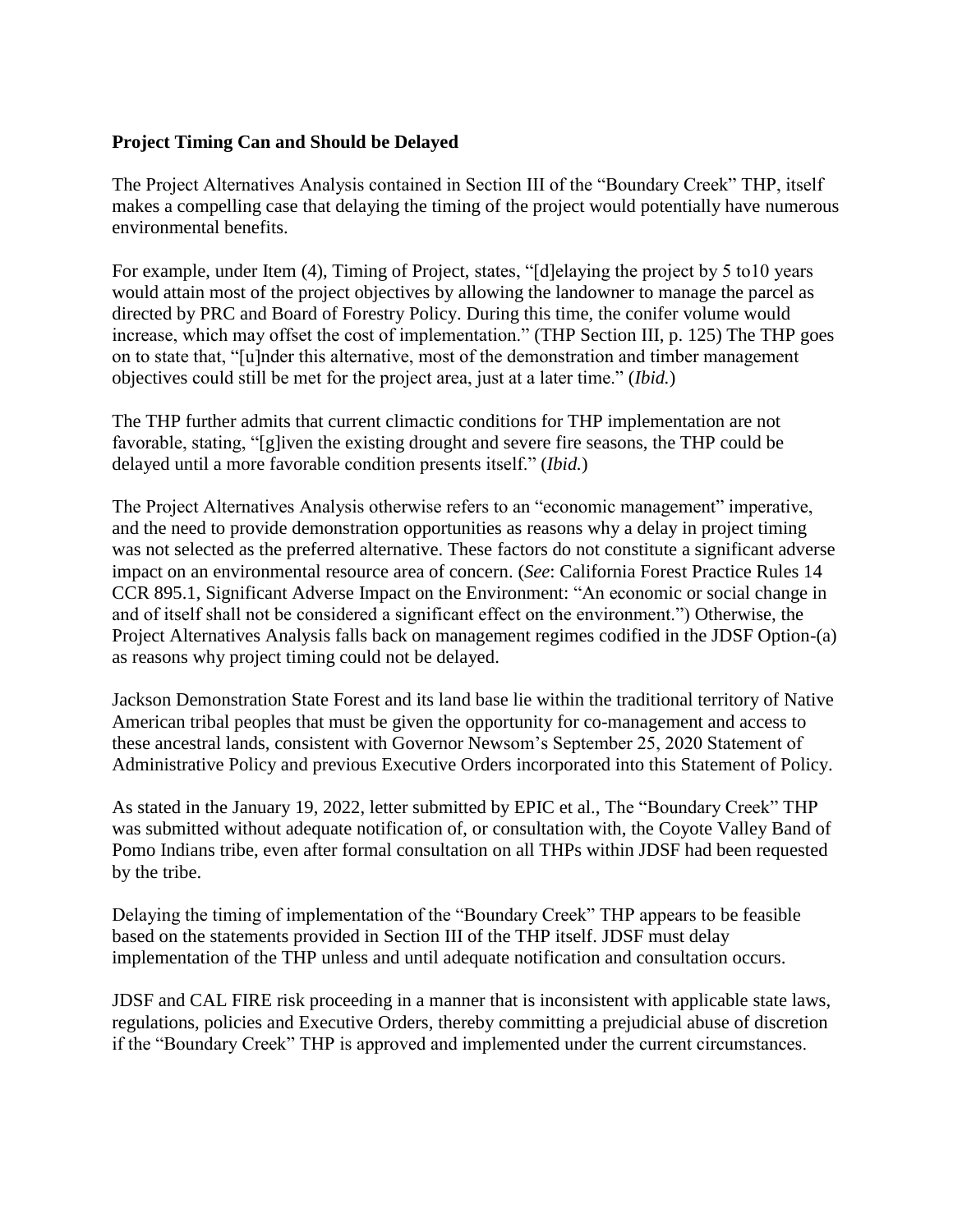### **RPF Revised Pages and Second Review Recommendations**

The CalTrees website page for the "Boundary Creek" THP contains an attachment document named, "RPF Second Review Response," which was uploaded on 3/16/22. This document is over 25 mega-bytes in size. More problematic however, is the fact that this document was emailed to CAL FIRE at 1:23 p.m. on Friday, March 11, 2022, the same day that it appears the Second Review Team Meeting and the Recommendation for approval of the THP by CAL FIRE occurred. Yet, it took CAL FIRE five days to upload the document to CalTrees and make it available to the public.

The CalTrees site indicates that the public comment period on the "Boundary Creek" THP is set to close on Monday, 3/21/2022, five days after the document was uploaded. What's more, the CAL FIRE Second Review Team "Acceptance Letter" dated March 11, 2022, contains no request for the document/revised pages received from the RPF, which itself is titled, "Revised Pages" in the email subject line.

Further, a report query of CalTrees for the Coast/Santa Rosa Office, where the "Boundary Creek" THP and JDSF are actually located, for the time period of March 1, 2022 through March 12, 2022, does not show the THP listed as having gone through second review or having been recommended for approval by the Santa Rosa office.

The same exact CalTrees query, for the same date range, March 1, 2022 to March 12, 2022, was also run for the Cascade Region based out of Redding, where the CAL FIRE review team chair who signed the recommendation for approval is located. This query similarly does not list the "Boundary Creek" THP as having been run through a second review team meeting or as having been recommended for approval. Additionally, the CAL FIRE "Acceptance Letter" constituting the recommendation for approval by the Cascade Region representative, is in fact on CAL FIRE letterhead with the address of the CAL FIRE Santa Rosa office.

An additional query of CalTrees for the Coast/Santa Rosa office region for THPs that were tentatively scheduled for second review from March 1, 2022 through March 12, 2022, also does not list the JDSF "Boundary Creek," THP as being tentatively scheduled for second review during the time window.

A similar query of CalTrees was again run for the same date range window, March 1, 2022 through March 12, 2022 for the Cascade Region based in Redding. The query results once again do not list the JDSF "Boundary Creek" THP as being tentatively scheduled to be considered at second review during the timeframe during which the THP apparently did go through second review.

It appears that CalTrees did not record or disclose the proceeding of the second review team meeting for the "Boundary Creek" THP, or identify that it was to be scheduled for second review. How then could the interested public be expected to know that the THP was being